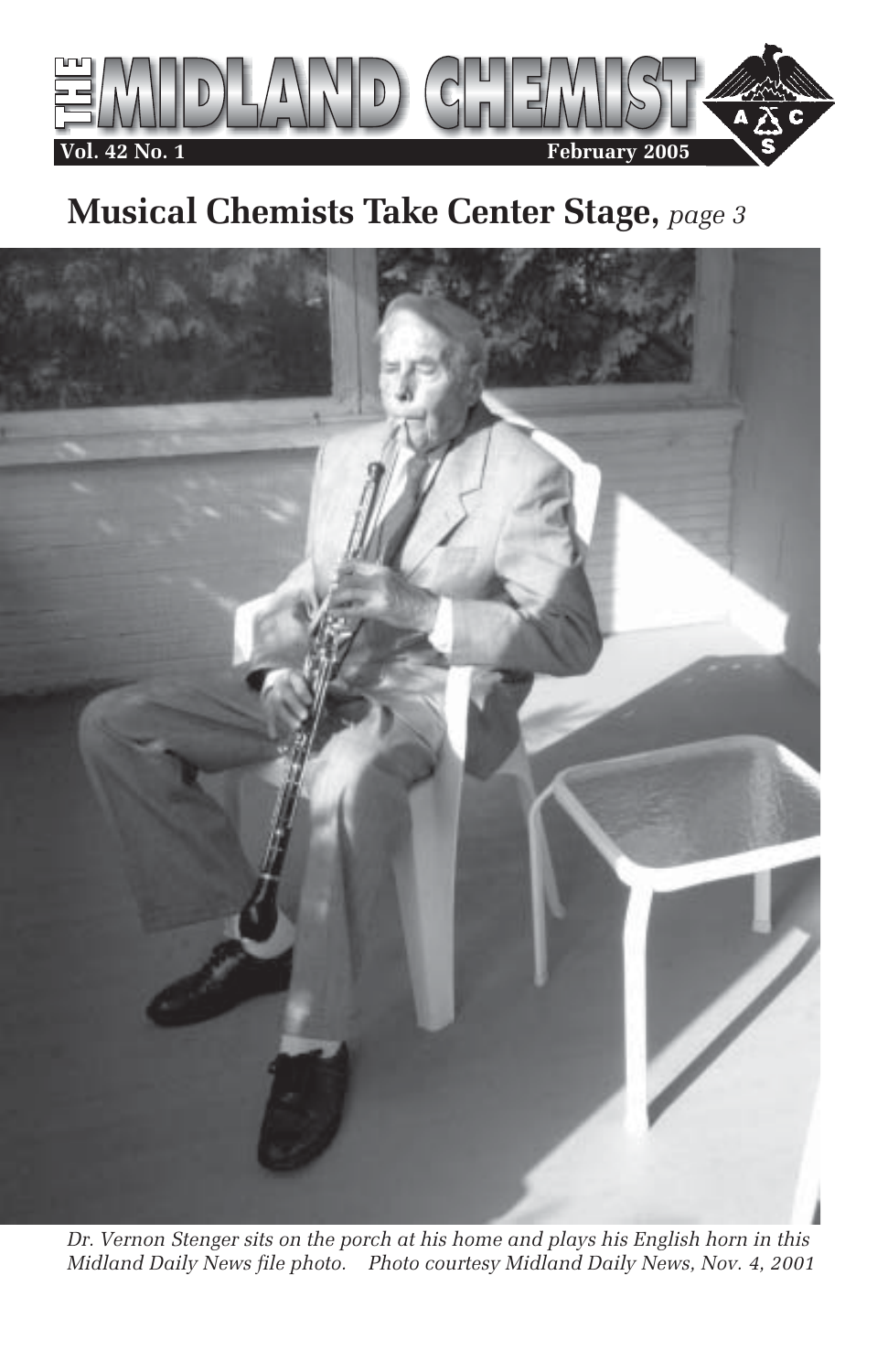

Volume 42 Number 1 February 2005

### *In This Issue...*

| Publication Schedule for The Midland Chemist Changes in 2005 2 |  |
|----------------------------------------------------------------|--|
|                                                                |  |
|                                                                |  |
|                                                                |  |
|                                                                |  |
| Call for Nominations: 2005 Science Teaching and                |  |
|                                                                |  |
|                                                                |  |
|                                                                |  |
|                                                                |  |
|                                                                |  |
|                                                                |  |
| Important Dates on the ACS Midland Section Calendar  17        |  |

*The Midland Chemist* is published eight times a year by the Midland Section of the American Chemical Society.

American Chemical Society Midland Section PO Box 2695 Midland, MI 48641-2695 http://membership.acs.org/M/Midl

#### *Volunteer Staff*

| 989-832-7485                        |  |
|-------------------------------------|--|
| ann.birch@editech-mi.com            |  |
|                                     |  |
| Angelo Cassar  Photographer, writer |  |
| Kristine Danowski  Writer           |  |
|                                     |  |
|                                     |  |
| James R. Birch  Design, layout      |  |

Please submit all articles and photographs to the editor, Ann Birch. Instructions for article submission are on the Midland Section web site, as is contact information for other staff members. Authors can also contact Ann directly with any questions.

Neither *The Midland Chemist*, nor the Midland Section, nor the American Chemical Society assumes any responsibility for the statements and opinions advanced by contributors of or to *The Midland Chemist*.

© Copyright 2005 Midland Section of the American Chemical Society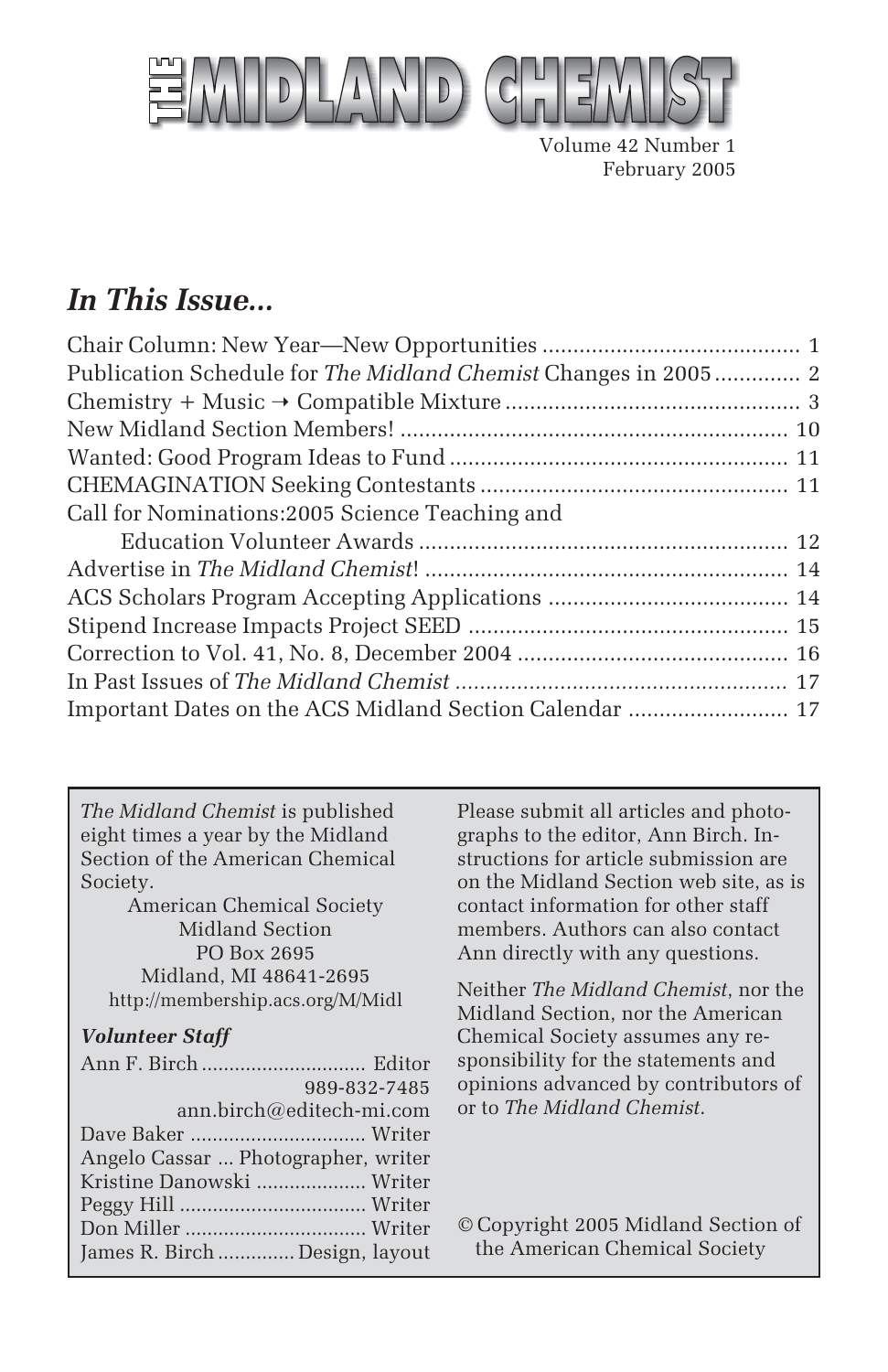### *Chair Column*

### **New Year—New Opportunities**

**T**he new year brings new leadership to the Midland Section. Let me be honest. I take over the position of chair of the Midland Section with a little trepidation due to the accomplishments of the last couple of years under the capable leadership of Mike Owen and Joe Ceraso and a truly outstanding Board of Directors. The year 2004 was especially good for our local section. We received four ChemLuminary awards for local section excellence, the Mid-Michigan Technician Group received the Best Local Section TAG award, and there were numerous other honors.



Pat Smith, Chair ACS Midland Section

Let me introduce myself. I am a 30-year member of ACS and a 28-year employee of The Dow Chemical Company, having spent the majority of my career at Dow in various capacities within the Analytical Sciences Laboratory. Recently, I have taken assignments in new business development roles, on assignment to Cargill Dow, working on poly(lactic acid), and then as the Dow technical focal point for renewable raw materials. I have also served ACS in many capacities, primarily associated with the Fall Scientific Meeting. Excellence in the scientific program of the FSM is a passion of mine. The high quality exemplified by recent meetings will continue in 2005. This year's theme is shaping up around nanomaterials, and the meeting chairperson has already been named, Gregg Potter, as has the program chairperson, Greg Meyers. They welcome good ideas and help as they continue shaping this meeting.

I would also like to welcome several new board members. Buford Lemon is serving as chair-elect, Aneta Clark as secretary, Gary Spilman as treasurer, Anne Shim as chair of the Nominations and Elections Committee, and Tom Lane as a councilor. Gretchen Kohl, Wendell Dilling, Steve Keinath, and Mike Owen were elected to new roles on the board. A few key members are rotating off the board and committee assignments: Doug Beyer, Deb McNett, Ann Birch, Joan Sabourin, and Maneesh Bahadur. The section could not function without the tireless efforts of these people and we heartily thank them.

It is truly a remarkable section with many incredible volunteers whose creativity and hard work have made us so successful. As I have gotten more involved with other aspects of section activities, I have been amazed at the level of community outreach and the excellence of the programs. These include Sci-Fest, led by Dave Stickles and Joan Sabourin, and the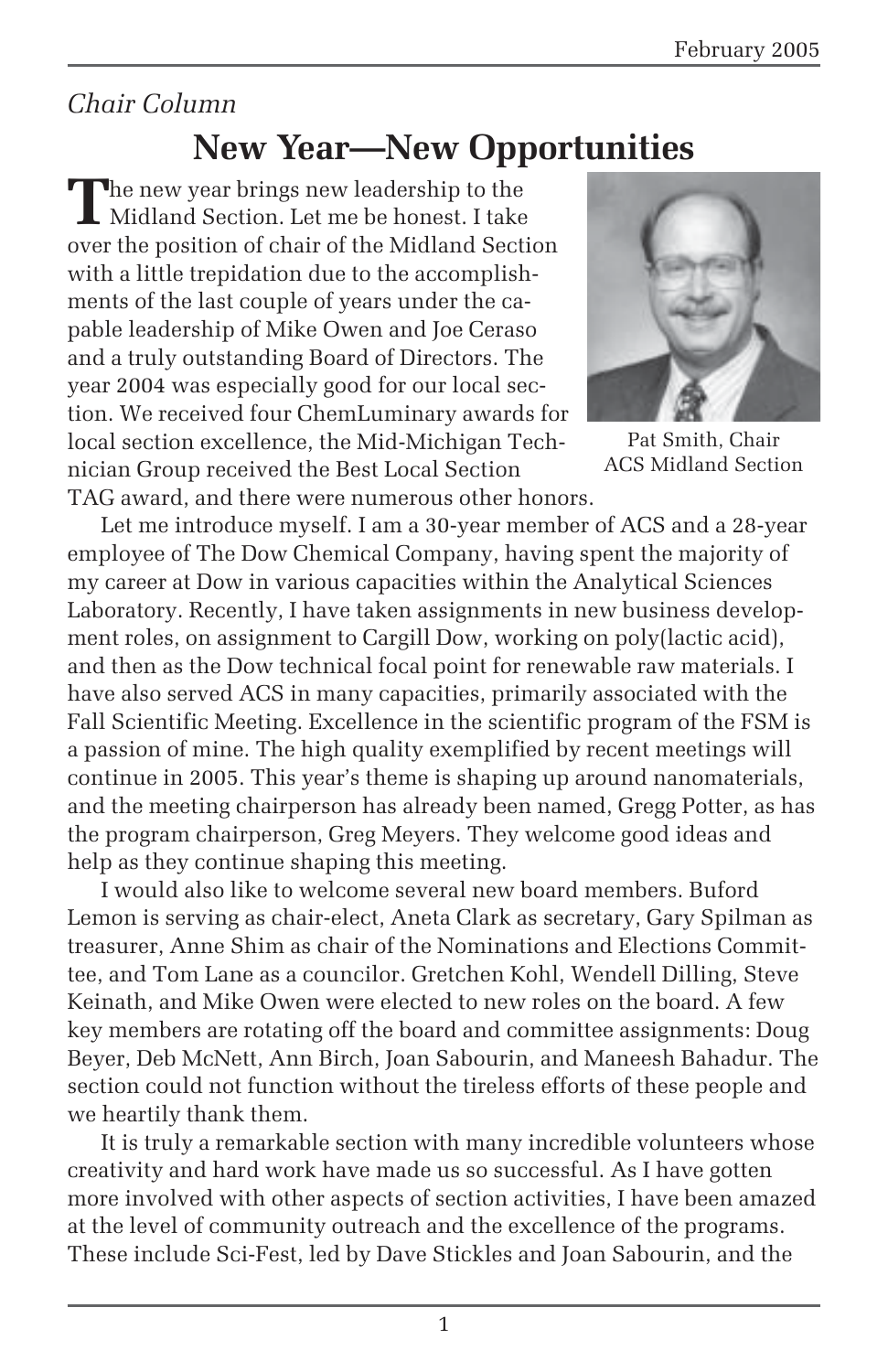West Branch outreach led by John Blizzard. If you are not familiar with these programs, I would encourage you to see them first-hand. Their content is superb and the level of impact is impressive. We also have a nationally recognized Mid-Michigan Technician Group and Younger Chemists Committee.

Within the context of this excellence is the fact that we are forced into a mode of budget reductions due to income reductions resulting from the weak economy. Our December board meeting was particularly difficult because we attempted to reduce the funding for many of the programs we sponsor and, as you might expect, the members involved with each program were passionate about them. On the one hand, I am thrilled with this passion because it translates into program excellence, but on the other hand, there is a limit to what we can afford, so we are going through the process of prioritization and searching for alternate sources of funding. Hopefully, we can weather this storm without too much pain. Even so, I expect 2005 to be a very exciting year for our section. I have already mentioned the 2005 FSM. We continue to prepare for the 2006 Central Regional Meeting under the capable leadership of Kurt Brandstadt and his team. We are in the process of setting the agenda for a visit from the 2005 ACS president, Bill Carroll. A tentative date of March 3–4 has been set. We are also planning other presentations later in the year.

The year 2005 brings challenges from a budget viewpoint but it also brings considerable opportunity to serve, learn, and grow. We welcome new members and would be grateful for your participation in any of the programs.

Pat Smith

### **Publication Schedule for** *The Midland Chemist* **Changes in 2005**

*By Ann Birch*

**D**ue to budget constraints, the Midland Section Board of Directors decided to reduce the number of issues of *The Midland Chemist* in 2005 from eight issues to six. Months of publication will be February, April, June, August, October, and December. The editorial calendar and deadlines for article submission can be found on *The Midland Chemist* link at the Midland Section web site http://membership.acs.org/m/midl.

For updates on events and other information, please check the web site periodically. Even more than previously, the web site will serve as an upto-date picture of Midland Section activities and opportunities.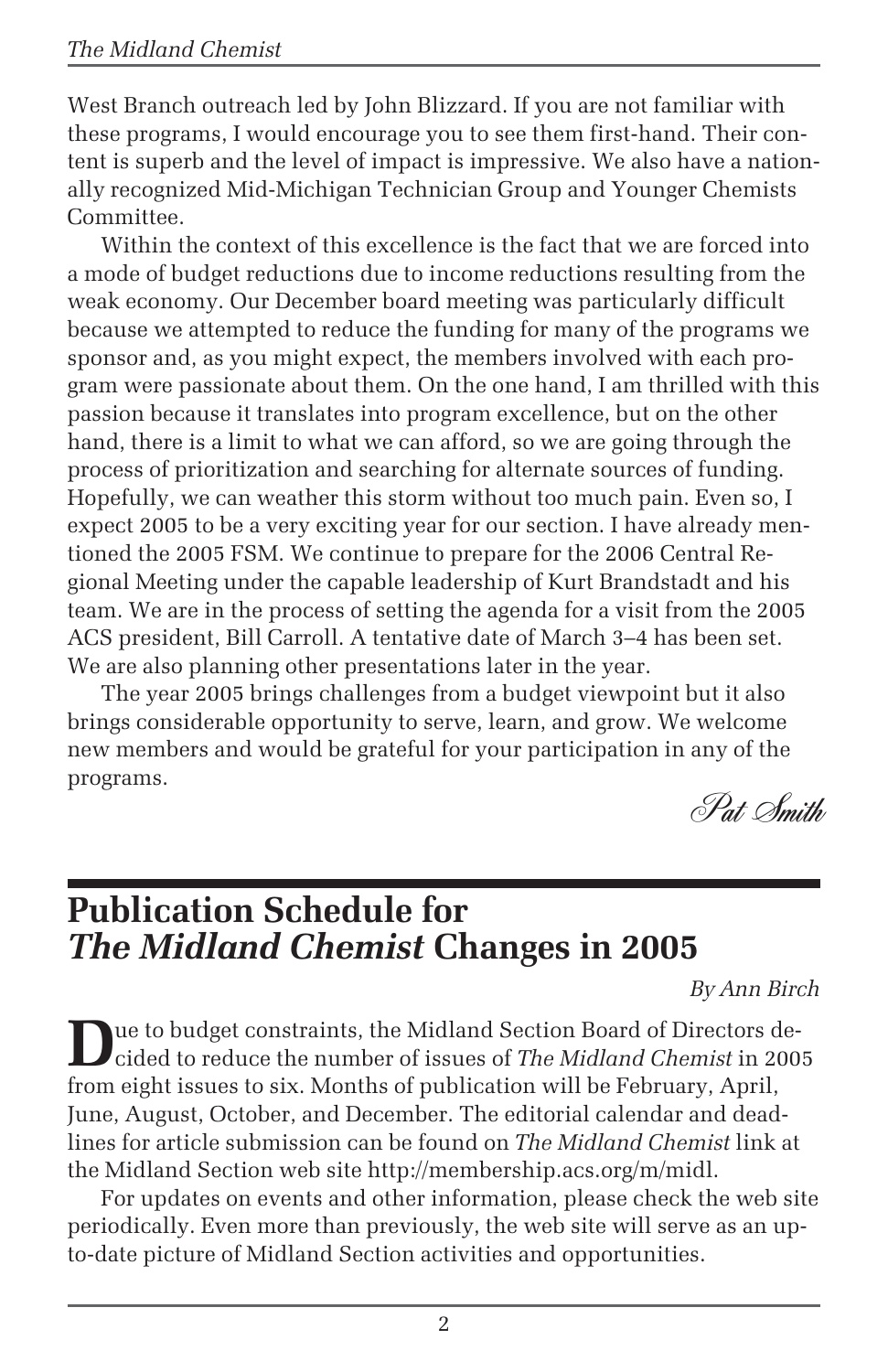# **Chemistry + Music** ➝ **Compatible Mixture**

*By Peggy Hill*

**Then Wendell Dilling suggested that I write an article for The Mid***land Chemist* about the musical chemists in the region, I agreed, thinking that I would be writing about a couple of people. It's turned out to be more like a *couple of dozen*! Our call for musical chemists brought me in contact with more than twenty chemists and engineers with musical avocations, and I imagine that we've overlooked several others. (Our apologies to anyone we have missed.)

With so many musically inclined chemists/engineers in our own area, we couldn't help but ask the obvious questions—are science and musical aptitudes linked? Does practice in one discipline improve skill or aptitude in the other?

Our numbers of musical chemists might not convince anyone that there's a strong connection between science and music, but consider the following statistic. Nearly 100% of past winners in the prestigious Siemens Westinghouse Competition in Math, Science and Technology (for high school students) play one or more musical instruments. These students tend to be highly skilled in both music and science. This led the Siemens Foundation to host a recital at Carnegie Hall last year featuring some of these young people, after which a panel of experts debated the



*The Dow Jam Band features numerous local technical professionals. Here the band performs at the September 17 kick-off for the 2004 United Way campaign. Photo by Peggy Hill*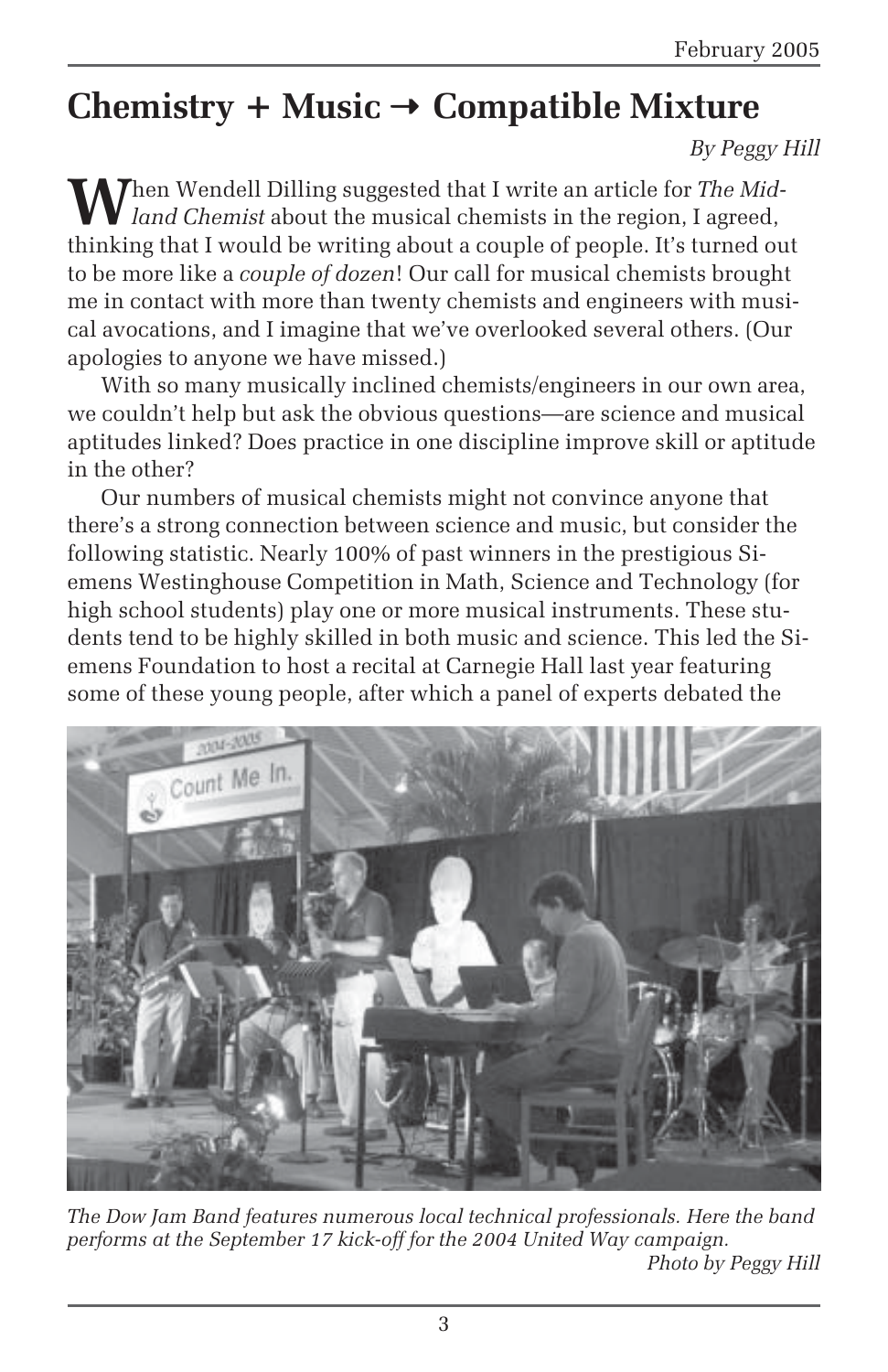nature of the apparent science/music link.

There is a tremendous amount of anecdotal evidence concerning music/science and music/mathematics connections, but any statistical correlations are weak and there's just not enough hard data to state that study in one field influences proficiency in another. Still, it's fascinating to consider that there may be deep-reaching connections between science and music, and the Midland Section area offers plenty of food for thought.

In Midland itself, **Vernon Stenger**'s name inevitably comes up. Vernon is an analytical chemist of international renown and a Dow retiree. He was also one of the founders of the Midland Symphony Orchestra and the Midland Community Orchestra. Talking to me about his musical history, Vernon mentioned starting with clarinet in high school. He found himself "coming along pretty well" when he saw a second-hand oboe in a store and bought it for \$40. It wasn't a very good instrument, but Vernon was able to learn to play it in parallel with his clarinet instruction. "I finally traded it in on a good oboe," he said, and went on to devote his musical interests to it.

At Dow, Vernon Stenger became a guiding force in both chemistry and music, using his talents to simultaneously improve Dow's analytical division and contribute to the development of area orchestras. He played with regional orchestras until Dow established its own music department and



*Retired from Dow, Vernon Stenger plays oboe and English horn.*

symphony orchestra. In 1958, when Dow ended the music program for economic reasons, Vernon and others formed a committee to carry on the orchestra as a community-based one, and so began the Midland Symphony Orchestra.

Vernon made substantial impacts on both music and chemistry. Among the many honors and awards he has received, the Midland Music Society and the Midland Symphony Orchestra named him the 1959 "Musician of the Year" and in 1970 the Association of Analytical Chemistry awarded him the Anachem Award, an honor reserved for chemists whose work significantly advances the field of analytical chemistry.

**Etcyl Blair** is a Ph.D. chemist, Midland Daily News photo former Dow researcher (he headed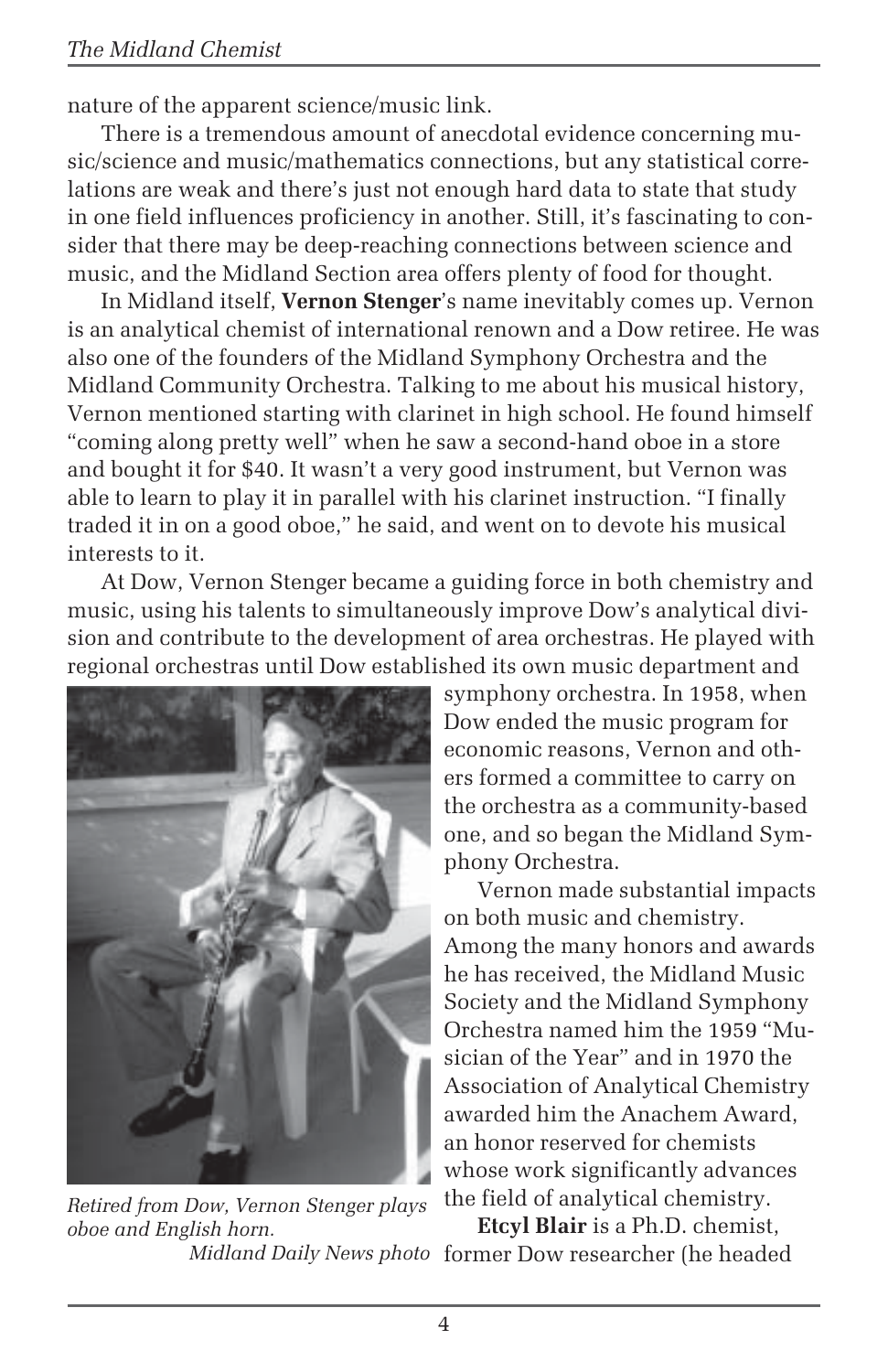the Edgar C. Britton Research Lab and later the Agricultural Research Lab), and an accomplished violinist. Etcyl credits his father's passion for fiddling and the strong music programs in his hometown (Winfield, Kansas) for getting him started as "a music nut," as he calls himself. His love of music influenced his choice to come to Dow. Other companies that he considered, like DuPont and Exxon, didn't have their own orchestras. Dow did. This was an irresistible combination for Etcyl, chemistry and music in the same organization. "I really interviewed for the orchestral position and agreed to do some chemistry on the side," he said jokingly. So in 1951, this musicianchemist joined the organic group at Dow and the Dow Symphony Or-



*Etcyl Blair, chemist and violinist, was one of the founders of the orchestra that became Midland Symphony Orchestra. Photo by Peggy Hill*

chestra. Unfortunately, economic conditions forced the company to cut its music program in 1958. A group of musicians, including Etcyl, formed a board to start a community orchestra, which became the Midland Symphony Orchestra. Etcyl played with the MSO until 1966 when he was

asked to head Dow's Agricultural Research Laboratory. He has since turned over his violin to his granddaughter to play in her school orchestra and now satisfies his thirst for music by listening to his sizeable LP and CD collection. He and his wife Ruth are strong supporters of area music and arts.

**Roland Wallace** is "a personification of diversity," as one newspa-



*Roland Wallace, shown here conducting middle school and high school students as part of the ACT-SO program, is an accomplished double bass player.*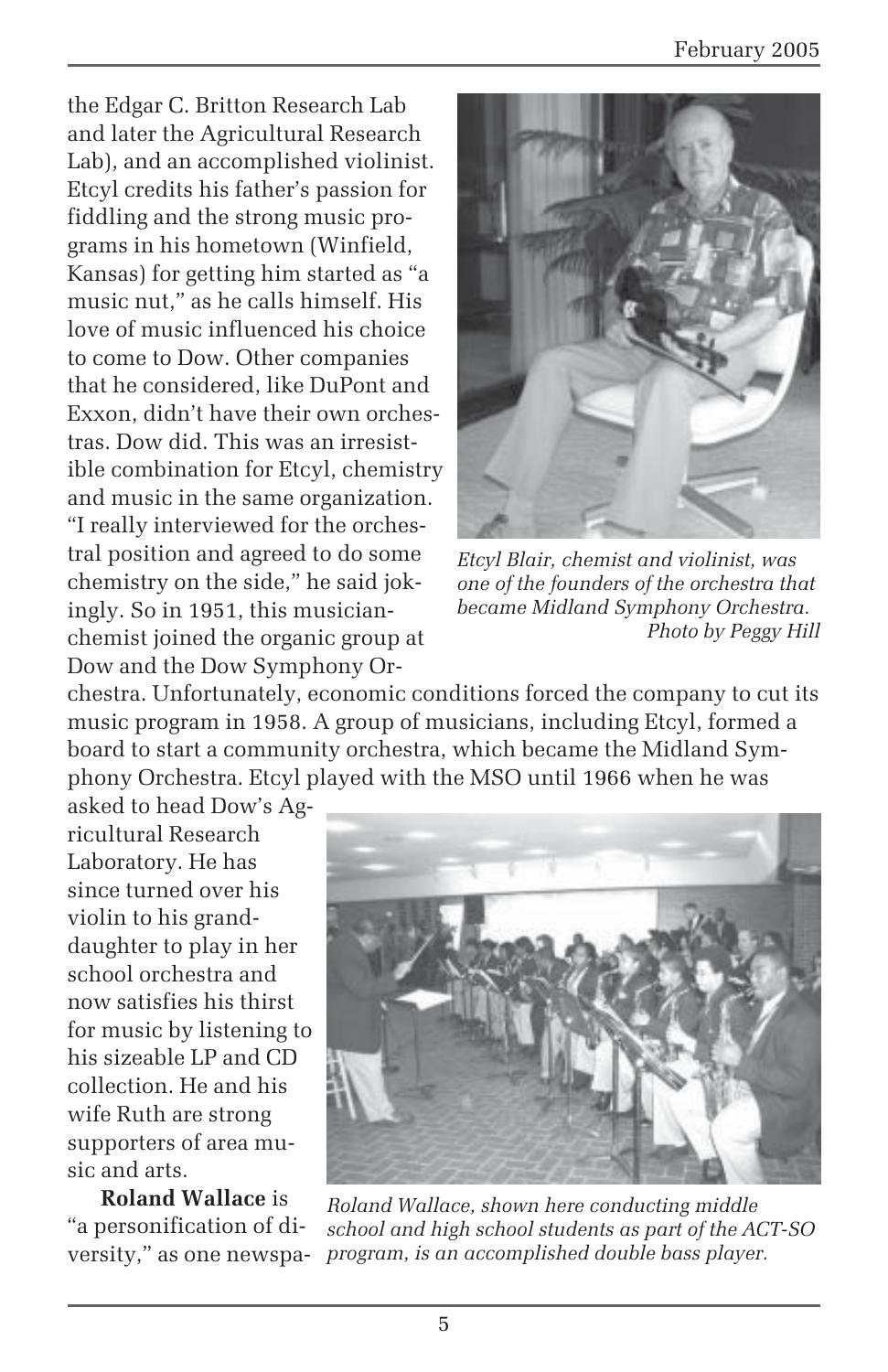per editorial described him—a chemist, musician, consultant, youth advisor/coach, and family man. Roland began his professional life as a chemist at Dow in 1975 in the Central Research Physical Chemistry Laboratory. At the same time he joined the Midland Symphony Orchestra as a double bass player. In 1980 he moved from the bench into Dow's Health and Environmental Sciences Group as a (certified) industrial hygienist and later moved into management to work on diversity and inclusion issues as manager of Michigan Operations Equal Employment Opportunity area. In 1993 he became Dow's corporate diversity compliance implementation leader. He has since retired from Dow and continues full-time diversity consulting work for businesses and educational groups. While at Dow, Roland's music and people skills led him to become active as Dow's representative to National ACT-SO (Academic, Cultural, Technological, and Scientific Olympics) Industry Advisory Council, an annual year-long enrichment and coaching program for underrepresented students, and to organize an informal group of Dow musicians called the "Dow Jam Band" that plays at both company and community functions. Roland credits his capacity to develop multiple talents to his mother, a popular church gospel singer in his hometown of Portsmouth, Virginia, and an older sister, a Ph.D. mathematician and faculty member at the college he attended. He passes on this advice to the students he coaches in ACT-SO: "Never limit yourself in learning to use your God-given talents. You may have to use them all one day."

**John Anderson**, Dow chemical engineer, woodwind performer (saxophone and clarinet), composer/songwriter, and sometimes pit orchestra conductor, was originally "a reluctant convert to music." With his dad pushing him to join the high school band at about the same time that his athletic aspirations weren't panning out the way he had hoped, John got into music as a second choice option. He began with clarinet and found that he liked it so much that when he heard that a neighbor was selling a tenor saxophone, John bought it. John's self-described label of "convert"

#### *We're responsible . . .*

In 1988, the American Chemistry Council (ACC) launched Responsible Care® to respond to public concerns about the manufacture and use of Chemicals. Through this initiative, Dow Corning Corporation and other ACC members and partners are committed to continually improving our responsible management of chemicals.

We're responsible because we care.

#### **DOW CORNING**



© 2001 Dow Corning Corporation. *Dow Corning* is a registered trademark<br>of Dow Corning Corporation. *Responsible Care* is a registered service mark<br>of the American Chemistry Council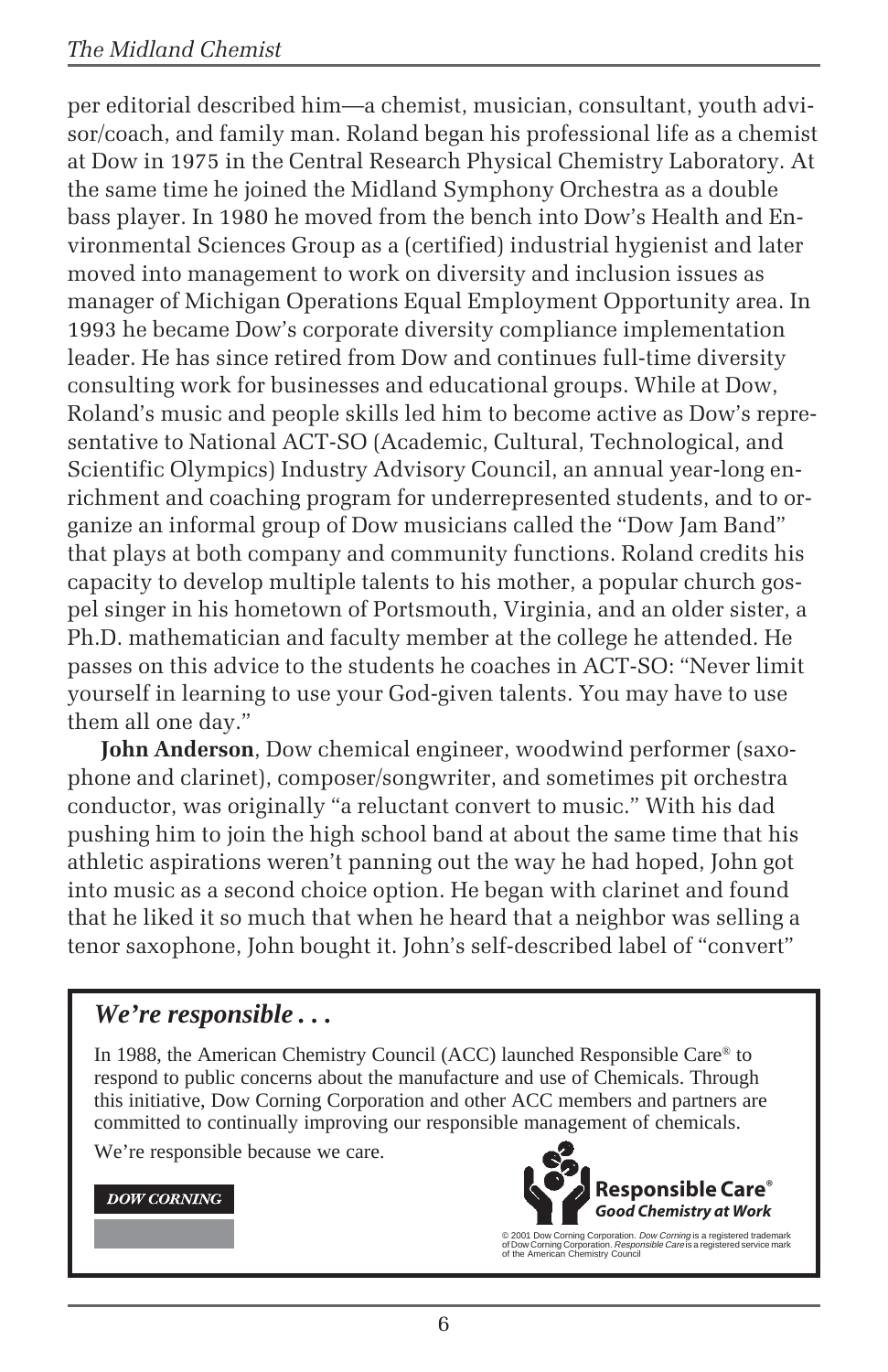says a lot about how he feels about music now—he's hooked with a passion. He's played in numerous pick-up bands, club bands, the Midland Concert Band, and with Roland Wallace and other Dow folks in the Dow Jam Band. He plays regularly for contemporary services at his church. When his own kids were in high school and the school was short a pit orchestra director for their annual musical, John stepped in and



*Cover art from John Anderson's latest CD.*

did the job for a few years. One of his biggest musical commitments, though, has been to compile and record a CD of his own compositions. You can listen to some of his original pieces at http://www.cdbaby.com/ cd/janderson. As an engineer, John sees an obvious connection between music, math, and physics. He notes that physical processes, including music, have an underlying mathematical basis. Music, he says, is based on sound frequencies, which establish pitch and occur in a definable mathematical progression, and counting frequencies, which establish

rhythm and beat. That mathematics connection makes music all the more appealing to this composer/performer and all-around music enthusiast.

**John Lorand**, professor emeritus at CMU, says that he has always enjoyed music. John was strongly influenced by his mother, a Budapest native, who studied piano and made



*John Lorand, a professor at CMU, has been a vocalist for local choral groups for many years. John is shown here with his wife Cil.*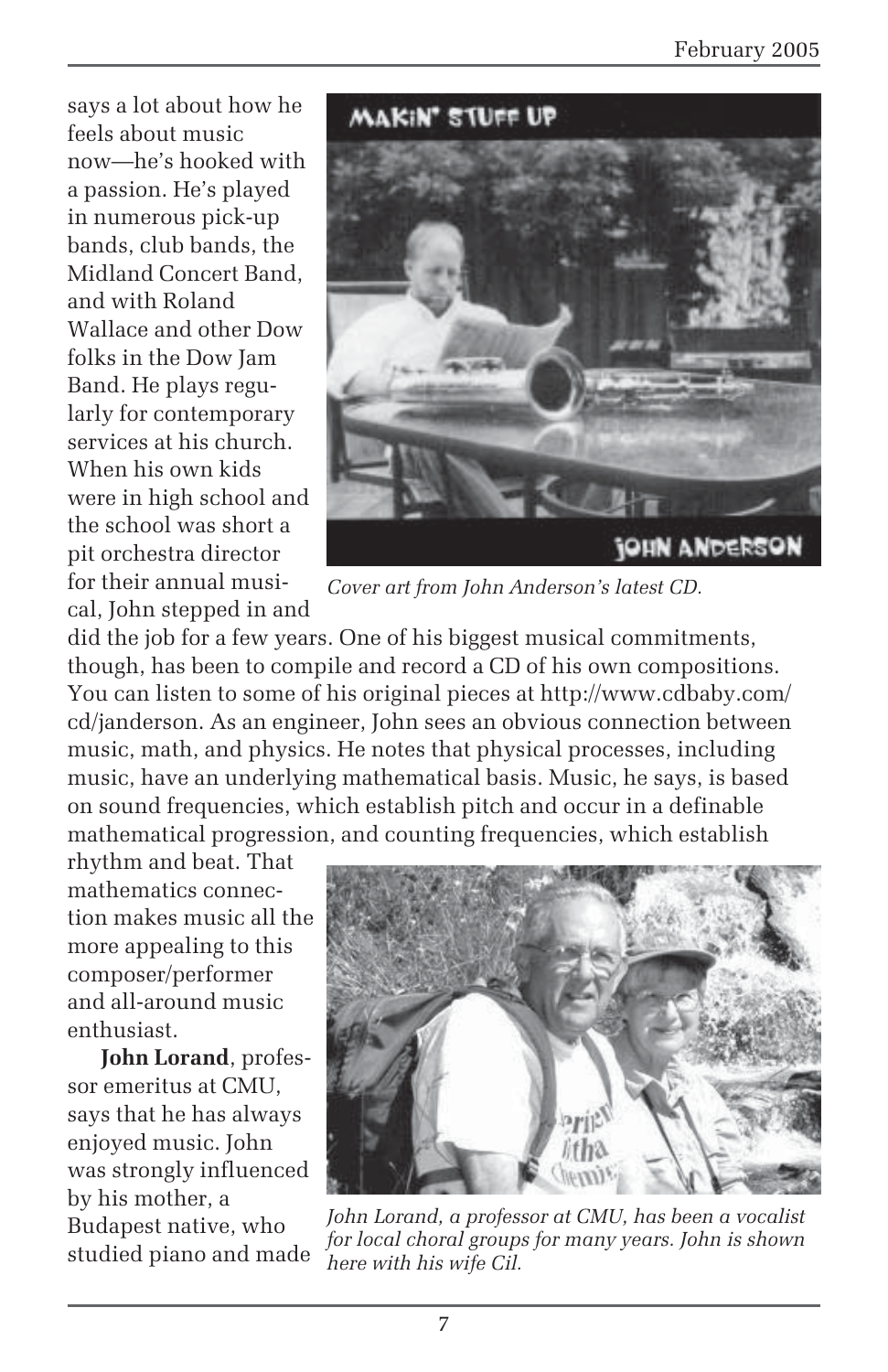sure that John learned to play. John later switched to choral singing as an avocational outlet in 1959, while he pursued a Fulbright scholarship in Germany that happened to provide an unexpected vocal music opportunity. Singing as part of a choral group that year was so pleasurable for John that when he got back to Boston and graduate school at Harvard University, he auditioned for and was accepted into the Chorus Promusica, a group that performed at Symphony Hall. Since then, John has continued singing in numerous groups, including church choirs, the Midland Music Society Chorale, and since 1971, the Festival Chorus, a group that puts on an annual fall performance at CMU. He finds that music complements his professional work in chemistry, bringing pleasure in completely different ways.

**David Smith** is a Dow chemist with a flair for keyboards, harmony, and music improvisation. Dave plays with the Dow Jam Band and with numerous other pick-up bands in the area, including community and church groups. In addition to enjoying the performance aspects of these activities, Dave finds a particular fascination with harmony and the work of negotiating through a tune by improvising with harmonies. From Dave's point of view, making modifications and analyzing outcomes can apply to both scientific and musical pursuits. He says that music improvisation is a creative way of changing what is already there to see where it takes you—not unlike the analytical problem-solving he does in the lab to discover new ways to interface ink onto paper. He credits his parents with encouraging him down both music and science paths. Dave can remember science being his favorite topic in school at about the same time that the Beatles came along, a factor that drew him into thinking about music and what it was that made some music work so well. Later, Dave came to rec-

ognize and appreciate the skill that professional pianists (both jazz and classical) put into improvisation work. These professionals continue to inspire him to keep thinking about music and tinkering with it.

Physical organic chemist **Tom Hofelich** likes contrast, which explains why he enjoys the dual nature of his



*Tom Hofelich (l), John Anderson, and Tom Haynes* **Photo by Peggy Hill**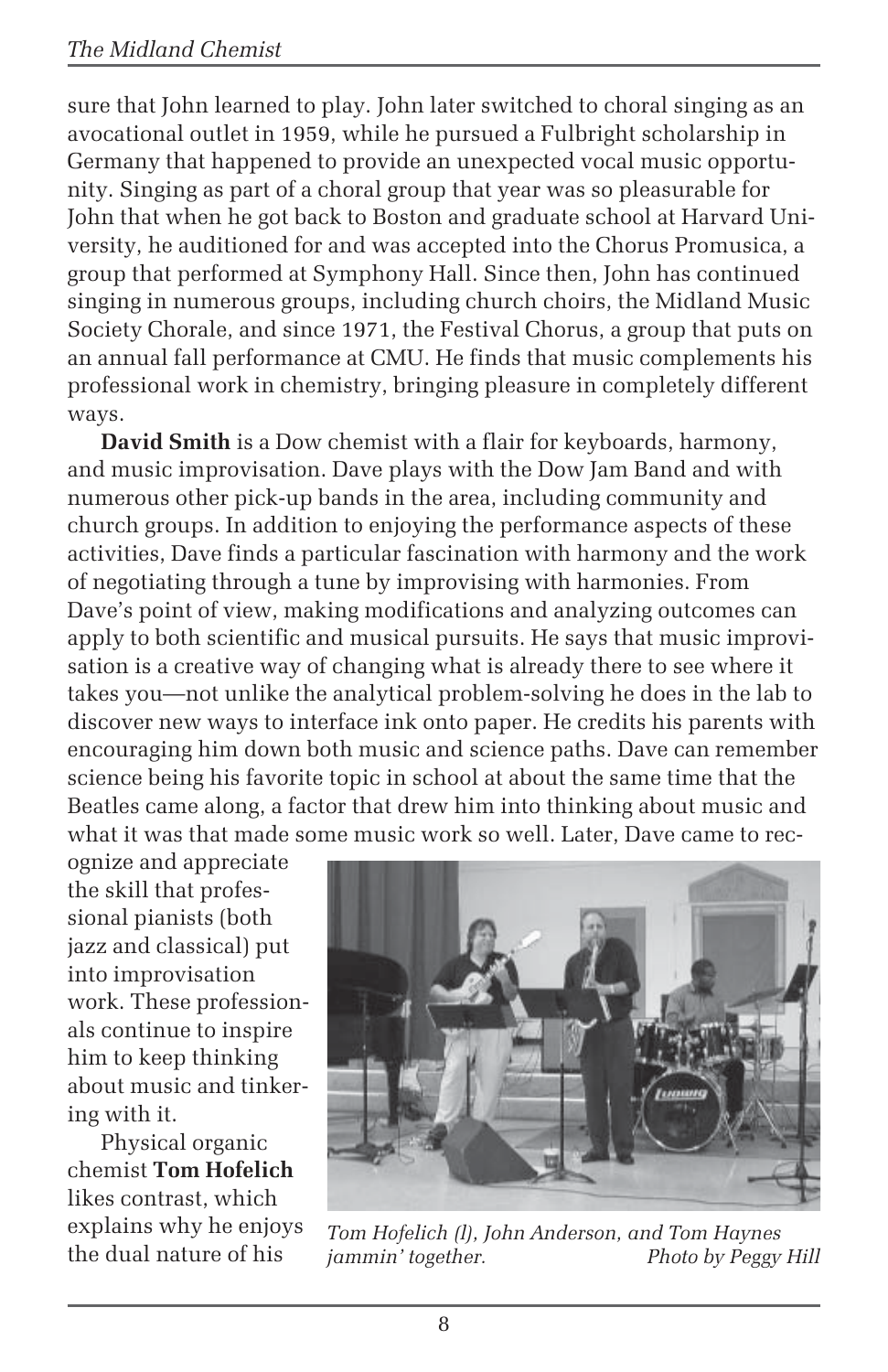chosen field of chemistry, and why he comfortably handles multiple music genres (classic, blues, jazz, folk, and rock) as a guitarist. Tom is a native of New York state, where, as a kid in the 1960s, he taught himself to play Beatles tunes on a cheap folk guitar—a Montgomery Ward special belonging to his sister. In college Tom got himself a better instrument and took up classical guitar, only to put it on hold while he pursued graduate study at SUNY Buffalo and then postdoctoral research at Duke. He came to Dow in the early 1980s and found Delta College guitar instructor Brad DeRoche to be the catalyst for his musical comeback. Tom invested in eight to nine years of lessons, including master classes with Brad. Tom now plays guitar, bass guitar, and (beginning) double bass. He performs with Roland Wallace and the Dow Jam Band and also works with Roland in mentoring ACT-SO students in music. The earlier comment about contrast really fits Tom. Just as he likes the balance that his research strikes between mathematical discipline and creativity in experimentation, he also views music as a pastime of balanced contrast. He said, "If you think about it, a computer can play notes, but not music—you need both discipline *and* interpretive creativity to make music. I think that balance is very appealing."

**Bill Heeschen**, Dow analytical chemist with research interests in realtime imaging and image analysis, did what a lot of chemist-musicians do—leave music behind during the pursuit of chemistry only to pick the music up again when the pressures of academic chemistry subside. As a kid, Bill studied piano and voice, enjoying both, but wandering away from music during his years at Alma College as a chemistry/physics double major. Graduate work at the University of Utah led him deeper into the chemistry of liquid crystalline systems, which he studied using NMR techniques, but kept him too busy to even think about music. In 1986, with Ph.D. in hand, Bill headed back to Michigan and Dow Chemical, where his musical past finally caught back up with him a few years later when he sat down at his family's piano and rediscovered his love for music. Then, through musical activities at his church, Bill eventually hooked up with an informal church band that John Anderson played with, leading the way to other opportunities, including the Dow Jam Band. Bill hasn't stopped at keyboards, either. Most recently he has taken up instruction in electric bass. When asked about his take on whether a science-music connection exists, Bill noted the creative similarity behind the motivation to do scientific research and musical performance: "It is the need to find new things, then express the discovery from your own perspective."

**Pat Dreyfuss** also started music early and has stayed with it "for the wonderful relaxation it brings." Pat is an accomplished flutist, beginning with formal instruction at age nine, and continuing through college and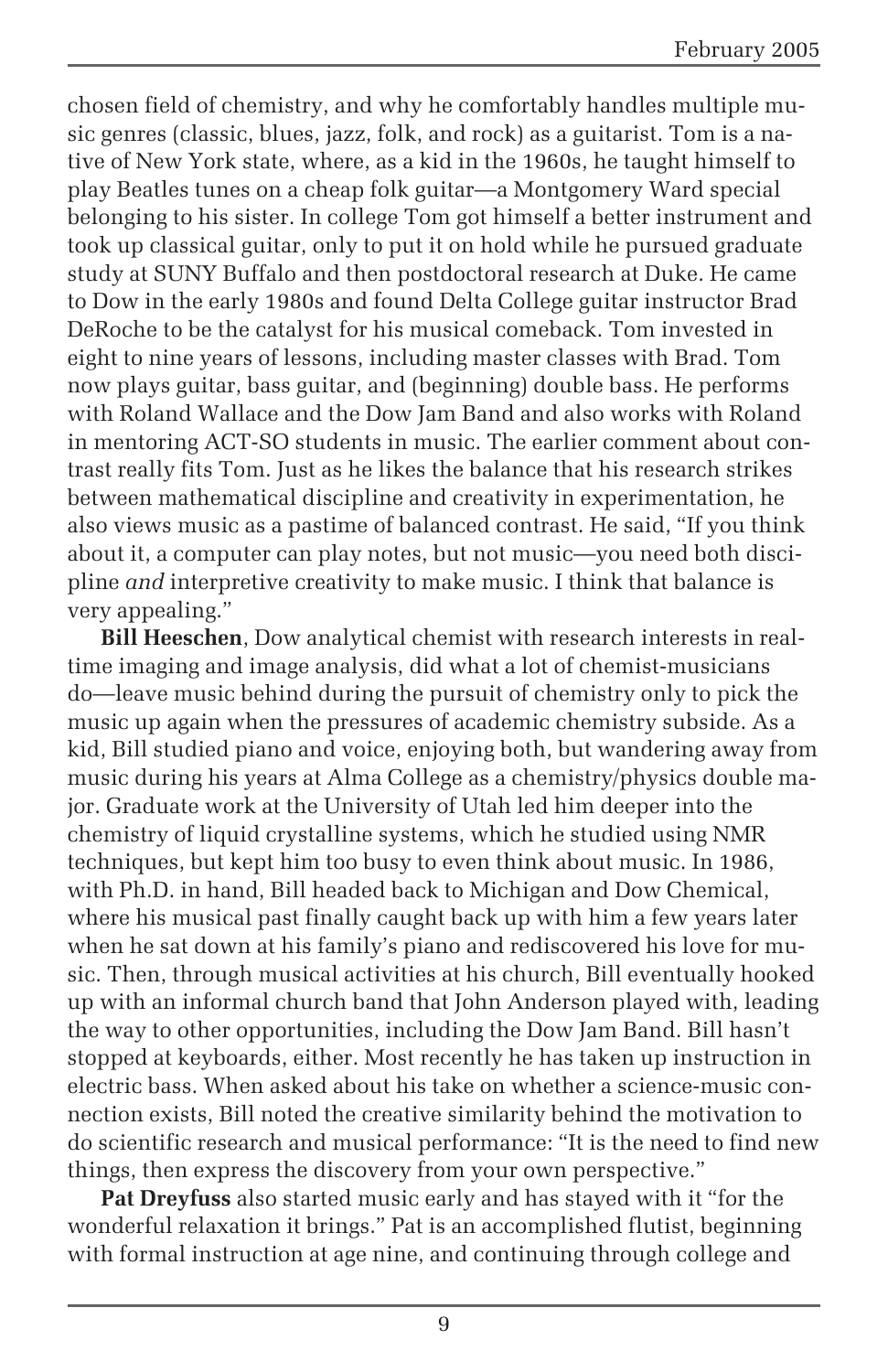into her adult years, including instruction at the Eastman School of Music in Rochester, New York. But music later became an aside to Pat's family and her science interests. After giving her three children a good start, she earned a Ph.D. in chemistry and then pursued both industrial (B.F. Goodrich) and academic (Univer-



*Pat Dreyfuss playing her flute with the music ensemble at Blessed Sacrament Church.*

*Photo by Peggy Hill*

sity of Akron and Michigan Molecular Institute) professional experiences. She says, "As a musician, I couldn't have done science, but as a scientist, I've been able to keep active in music." She performed with the Midland Community Orchestra for about seven years and continues to perform with a music ensemble at Blessed Sacrament Church, as she has for the past fifteen years.

Editor's Note: This series will continue with a second article in the April issue of *The Midland Chemist*.

# **New Midland Section Members!**

*By Connie Murphy*

**T**elcome! to the following people who have either joined the American Chemical Society or transferred into the Midland Section during the past several months.

| Chung Keun Ahn           |
|--------------------------|
| David H. Bank            |
| Robert W. Belfit, Jr.    |
| Leslie Earl Carpenter II |
| Khaekhai Chaiwong        |
| Young J. Cho             |
| Kevin Christensen        |
| Daniel A. Clark          |
| Christopher A. Crouse    |
| Melvin F. W. Dunker      |
| Susan Erhardt            |
| Michael T. Garlick       |

Towhid Hasan Cheryl Roggenbuck John Klier Jana M Simmons Leslie Earl Carpenter II Yu Liu Madan Somasi Leslie J. May Debra H. Stutts Mustafa Mohamed Joel Uzibor Adeyinka Odelans Mark P. Wagher Didem Oner Michael Watson Robert S. Opperman Shihe Xu Robert L. Paddock Brett L. Zimmerman Joseph Pelati Alan Zombeck Veera Reddy Pulgam

Darren Hansen Jeffery E. Raymond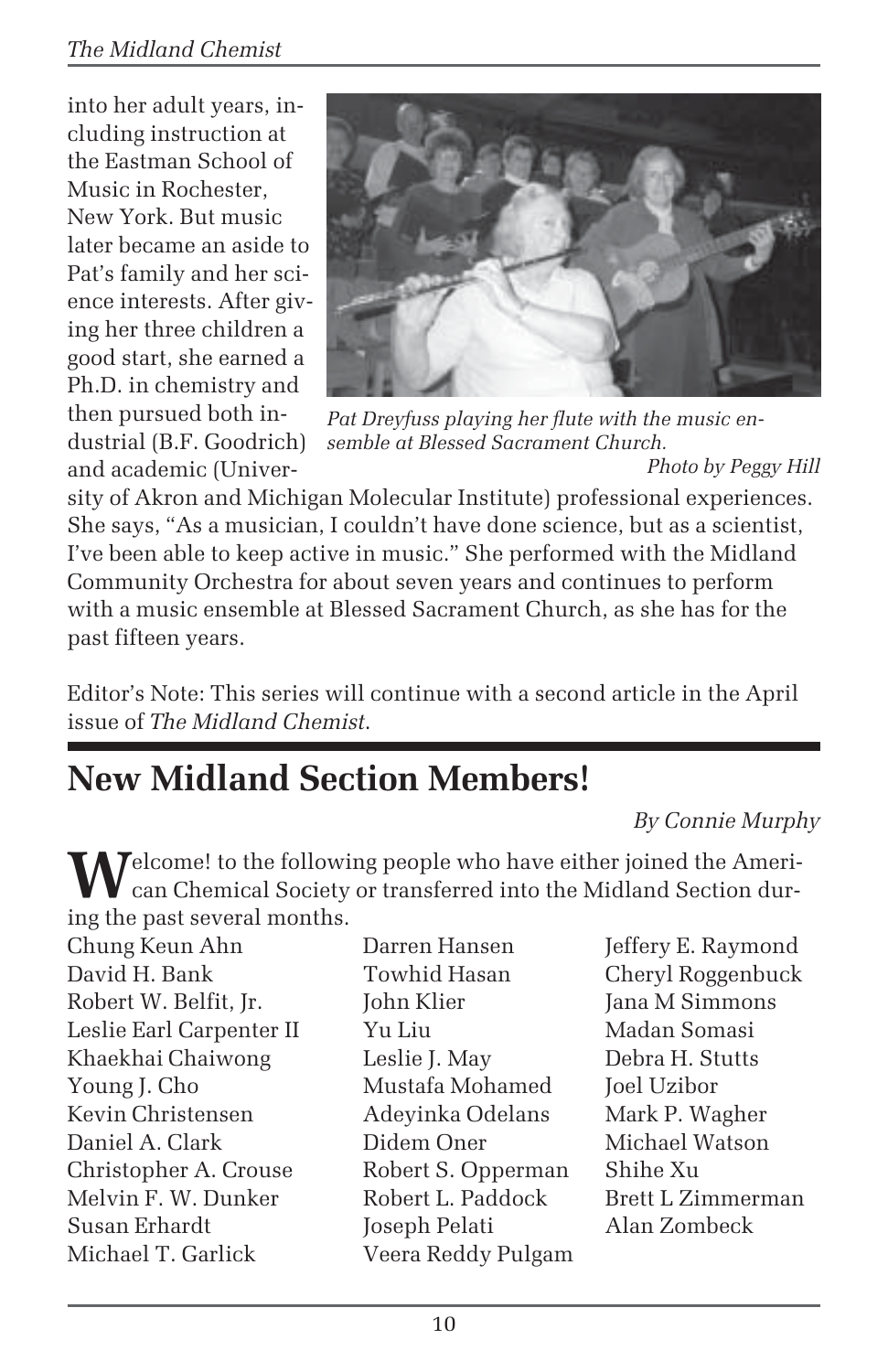### **Wanted: Good Program Ideas to Fund**

#### *From National ACS*

Have you been itching to start up a new program within your section,<br>but don't know how to get funding? Or perhaps you would like to expand or enhance a program that your section already sponsors? If the answer is "yes" to either of these questions, you should contact Section Chair Pat Smith (pbsmith@dow.com) to consider submitting a proposal for an "Innovative Projects Grant" sponsored by the Local Section Activities Committee (or LSAC for short).

These grants support local sections undertaking innovative programs or activities, particularly projects that promote local section and division interaction or interaction between multiple sections or that improve programming for a local section with special financial needs. Local sections may request funding up to \$3,000. The deadline is April 1, 2005, and approved projects will receive funding by July 15 in order for sections to initiate projects during the second half of 2005. Since this is an ongoing program, the 2006 grant application deadlines will be announced later this year.

To apply for an Innovative Projects Grant, visit the ACS OLSA website http://www.chemistry.org/portal/a/c/s/1/

acsdisplay.html?DOC=localsections\index.html where complete instructions and a template for the brief proposal (limited to two pages) are available (just select "Innovative Grants Program" listed under "Improve Your Finances"). The website also includes a link to a list of some previously funded projects, which can help stimulate ideas. (Please note that imitation of another section's good idea is acceptable, provided it is "new" to the section which is applying!)

### **CHEMAGINATION Seeking Contestants**

#### *From National ACS*

**Themagination is a creative innovation and writing contest for high** school science students. In the contest, students are asked to imagine that they are living 25 years in the future and have been invited to write an article for ChemMatters, a magazine for high school students that focuses on the role of chemistry in everyday life. The subject of the article is: "Describe a recent breakthrough or innovation in chemistry (and/or its applications) and how it has improved the quality of people's lives today." In addition to the article, students are asked to design a cover for the magazine. Finalists are named at three levels—local, regional, and national. For more information visit chemistry.org/chemagination.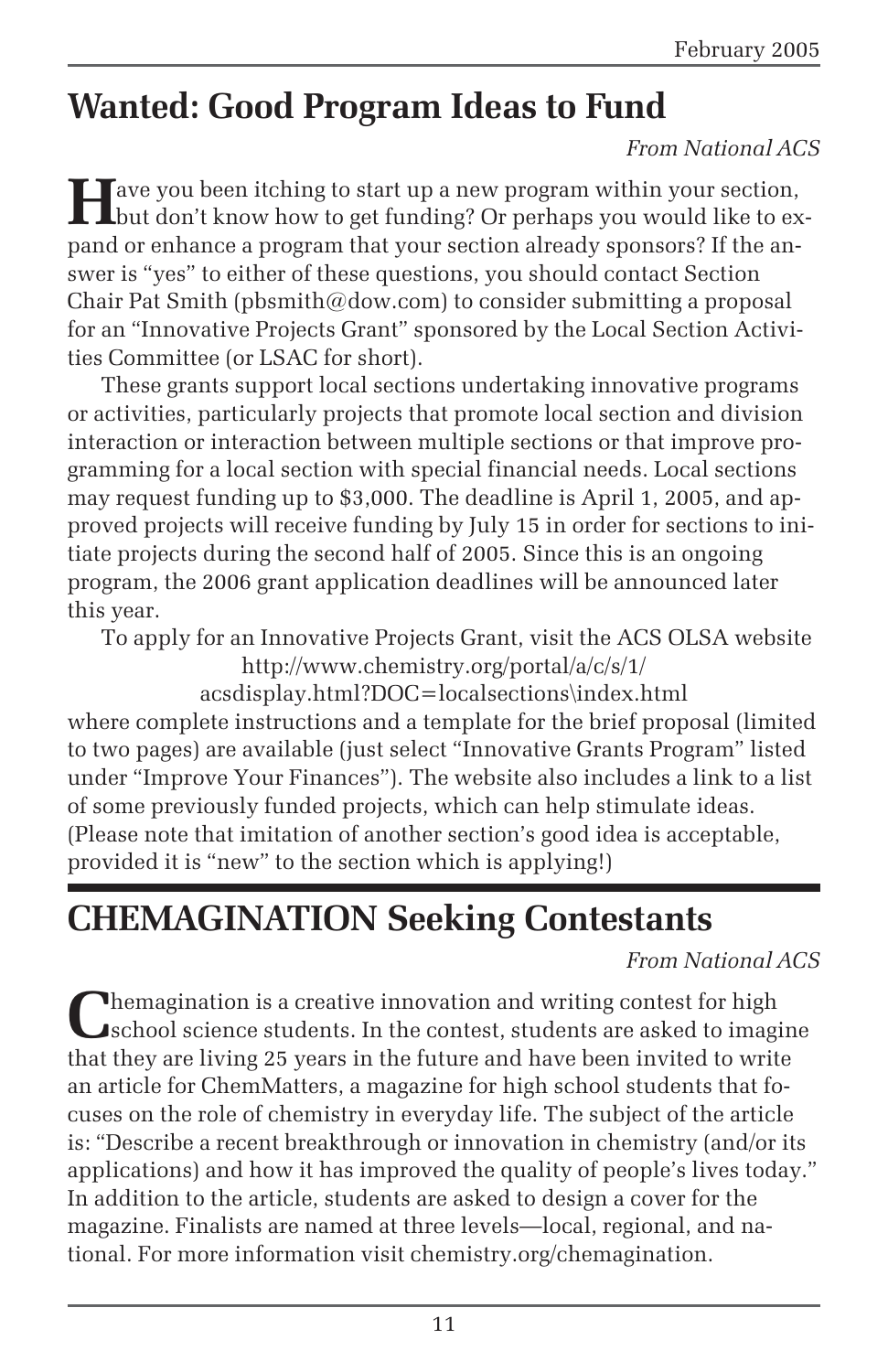### *Call for Nominations* **2005 Science Teaching and Education Volunteer Awards**

*By Minghui Chai*

**E**ach year the Midland Section of the American Chemical Society pre-sents awards to recognize outstanding achievement in teaching of the chemical sciences. Nominations for the 2005 awards are invited. Awards are presented for outstanding achievement in the following areas:

- Elementary Level Science Education
- Middle Level Science Education
- High School Chemistry Teaching
- College Chemistry Teaching

Candidates for these awards must be educators at schools in the fivecounty geographical area of the Midland Section: Bay, Gratiot, Isabella, Midland, and Saginaw Counties.

The Science Education Volunteer of the Year award is presented to an individual who makes a substantial contribution to science learning in the Midland Section through voluntary efforts.

Recipients of all awards will be selected by the Awards Committee. Nominators should write a letter indicating the award and describing the attributes of the candidate. Supporting letters from students, colleagues, supervisors, and community leaders are strongly encouraged. The deadline for nominations is **March 18, 2005.** Electronic or fax submissions are acceptable. All submissions must be accompanied by the name, position, address, and phone number of the nominator. Award recipients as well as high school and college student award recipients and Chemistry Olympiad winners will be honored at the 2005 Science Education Recognition Dinner on April 6, 2005, at the Dow 47 Building Cafeteria in Midland.

The Awards Committee greatly appreciates the efforts involved in nominating someone and thanks you for helping to recognize deserving educators in our section. *Parents: Does your child have a great science teacher? If so, consider nominating him/her and pass this flier along to that teacher's principal or section head.* Please submit nominations to:

Minghui Chai Chair, ACS Awards Committee Phone: 989-774-3955 Department of Chemistry Fax: 989-774-3883 Central Michigan University E-mail: chai1m@cmich.edu Mt. Pleasant, MI 48859

A list of previous recipients of the awards is provided on the next two pages.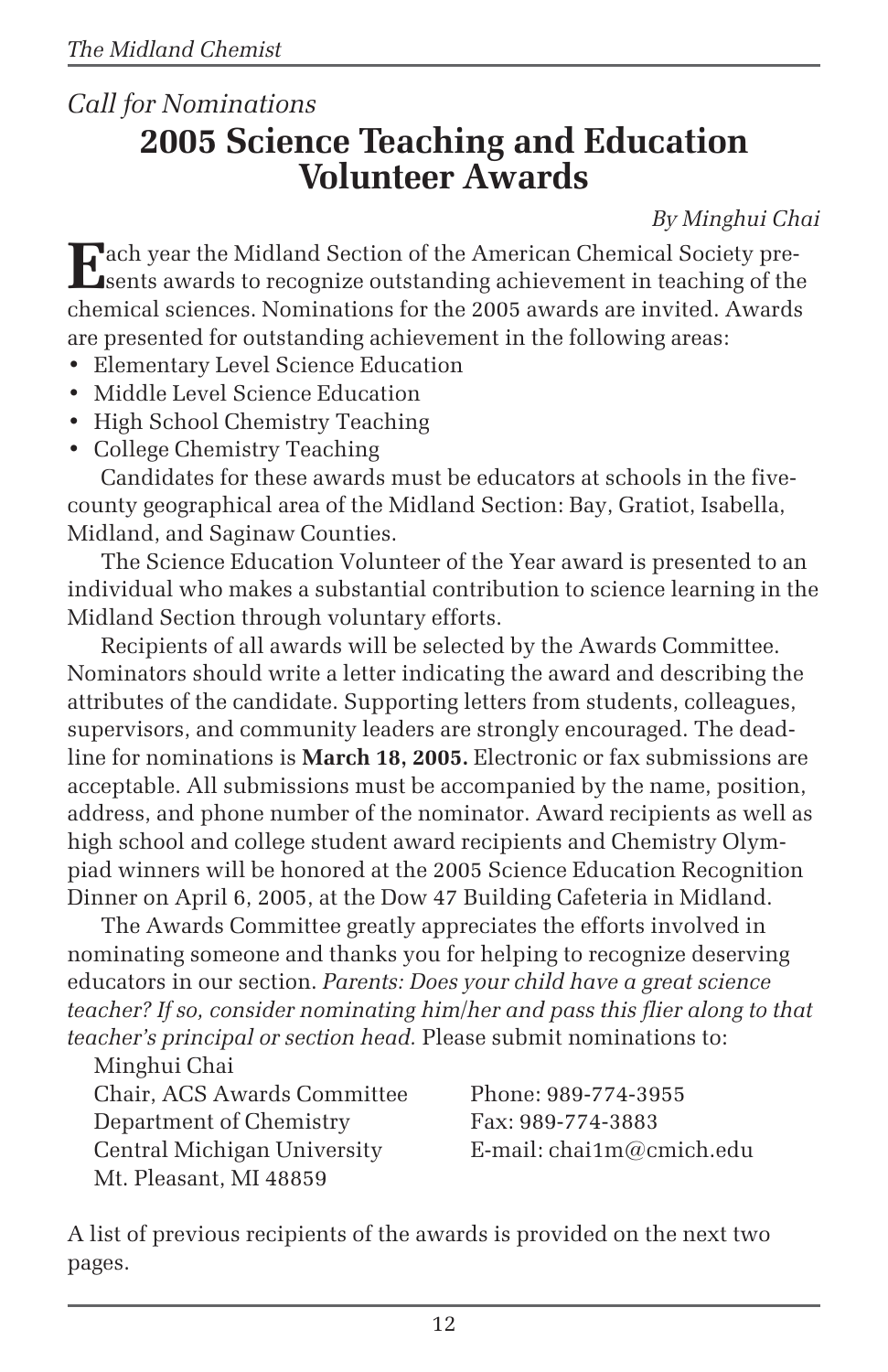#### *Elementary Level Science Education*

- 1992 Karen Ziemelis
- 1993 Lela Wade
- 1994 Constance A. Dullock
- 1995 Joan Klopcic
- 1996 Mark Hackbarth
- 1997 Denise Koppleberger, Cheryl Ruthig
- 1998 Barbara McGivern
- 1999 John Clark
- 2000 Sue Burtch, Robin Harshman-Rogers, Vicki Richard, Clare Jorgensen
- 2001 Cathy Egerer, Amy Hindbaugh-Marr
- 2002 Maureen Becker
- 2003 Leon Katzinger
- 2004 Joan Roels

#### *Middle Level Science Education*

|      | 1992 Derrell Steffen   |      | 1999 not awarded    |
|------|------------------------|------|---------------------|
|      | 1993 Laurie Hepinstall | 2000 | not awarded         |
|      | 1994 JoAnn Kraut       | 2001 | not awarded         |
|      | 1995 not awarded       | 2002 | Joel Mikusko        |
| 1996 | Barbara J. Bibbee      | 2003 | not awarded         |
|      | 1997 Gary J. Johnson   | 2004 | Christine Brillhart |
|      |                        |      |                     |

1998 not awarded

#### *High School Chemistry Teaching*

| 1989                              | Robert Wallace             | 1997 | Mary Fredell       |
|-----------------------------------|----------------------------|------|--------------------|
| 1990                              | Gary Ronk                  | 1998 | Dale Ressler       |
| 1991                              | not awarded                | 1999 | Robert Enszer      |
| 1992                              | John Clark, Edna Konwinski | 2000 | Steven Kelly       |
| 1993                              | Mary Irons                 | 2001 | William Stokes     |
| 1994                              | Jo Ann Pelkki              | 2002 | Robert Hansen      |
| 1995                              | not awarded                | 2003 | not awarded        |
| 1996                              | Sandra Schafer             | 2004 | Doug Grezeszak     |
| <b>College Chemistry Teaching</b> |                            |      |                    |
| 1989                              | Joan Sabourin              | 1997 | Philip Squattrito  |
| 1990                              | Bob Howell                 | 1998 | Thomas Delia       |
| 1991                              | Robert Kohrman             | 1999 | Steven Keinath     |
| 1992                              | Scott Hill                 | 2000 | James Hutchison    |
| 1993                              | Ajit Sharma                | 2001 | Sandra Smith       |
| 1994                              | Laura Vosejpka             | 2002 | Margaret Hill      |
| 1995                              | George Eastland            | 2003 | Dale Meier         |
| 1996                              | Martin Spartz              | 2004 | Katharine Blystone |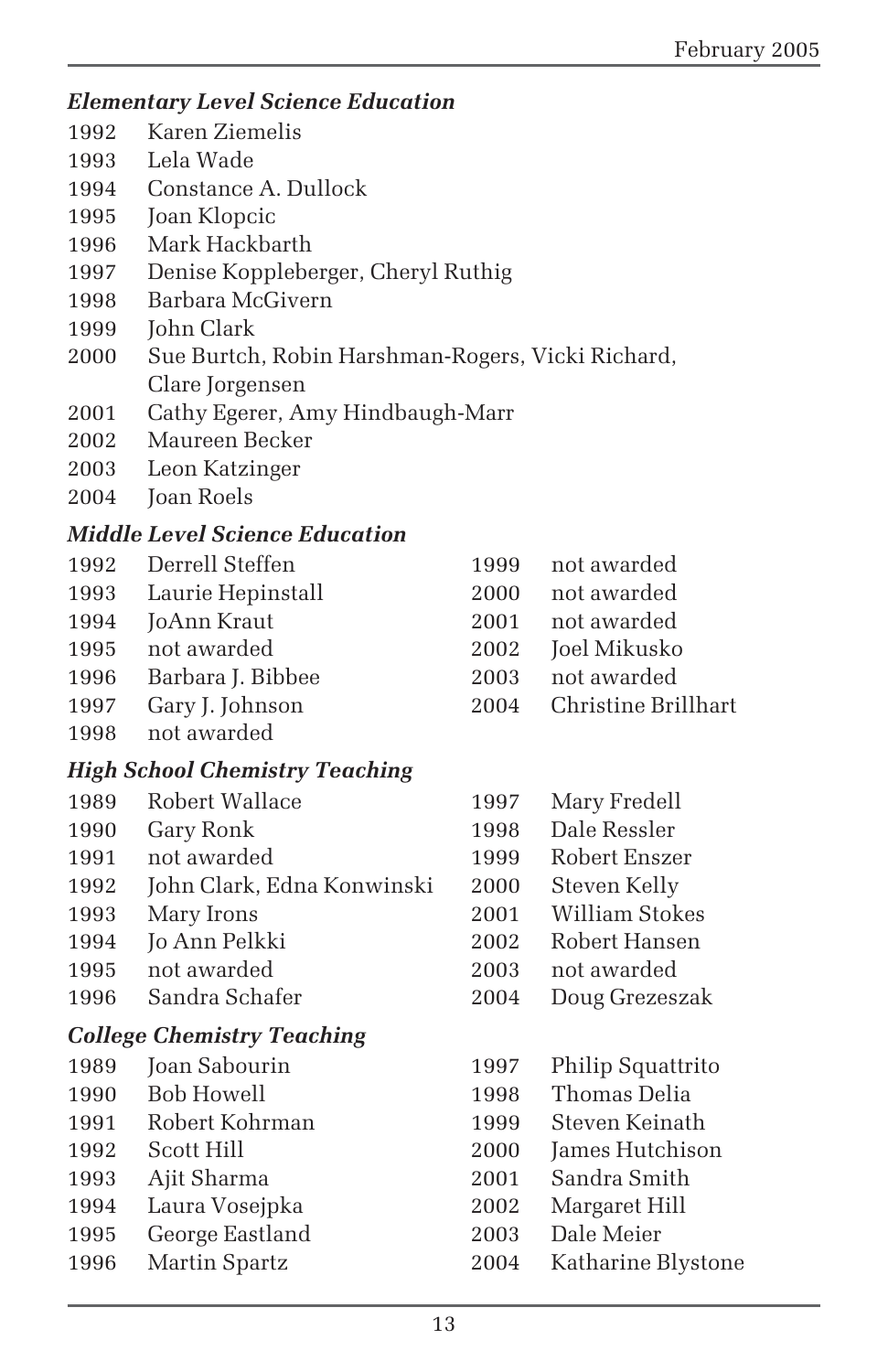#### *Science Education Volunteer* 1992 Gregg Young 1999 William Albe 1993 Peter Bonk 2000 Karol Childs 1994 Peter Moehs 2001 Donald Petersen 1995 Gretchen Kohl 2002 Joan McMahon 1996 John Blizzard, Dick Van Effen 2003 John Blizzard 1997 Marvin Tegen 2004 Jan Zanyk 1998 Carlton Beyer

# **Advertise in** *The Midland Chemist***!**

**D**o you or a family member or friend have a business or service that you would like to advertise? *The Midland Chemist* is distributed to over 900 recipients. Approximately 800 are chemical professionals in the five-county area of the Midland Section, including Midland, Isabella, Gratiot, Bay, and Saginaw. However, the advertisement does not need to be chemistry-related. Check the Midland Chemist web page at the Midland Section web site for information on advertising rates.

http://membership.acs.org/m/midl.

# **ACS Scholars Program Accepting Applications**

*From National ACS*

The American Chemical Society Scholars Program is now accepting<br>applications for the 2005–2006 academic year. Application forms and instructions can be downloaded from our web site—www.chemistry.org/ scholars, by e-mail to scholars@acs.org, by calling 1-800-227-5558, ext. 6250, or by writing to American Chemical Society Scholars Program, 1155 16th Street, N.W., Washington, D.C. 20036. Approximately 100 new scholarships valued at up to \$3000.00 per academic year will be awarded. The deadline is March 1, 2005.



#### **IMPACT ANALYTICAL:**

MORE THAN A TESTING LAB - YOUR RESEARCH PARTNER

Our specialty: Using the best instruments and our collective years of staff experience to solve real-life. production-halting, career-threatening, boss-panicking problems. Quickly. Affordably. Authoritatively.

# **BRING ON THE TOUGH PROBLEMS.**

1910 W. St. Andrews Rd., Midland, MI 48640 Phone: 989-832-5555 Fax: 989-832-5560 info@impactanalytical.com

www.impactanalytical.com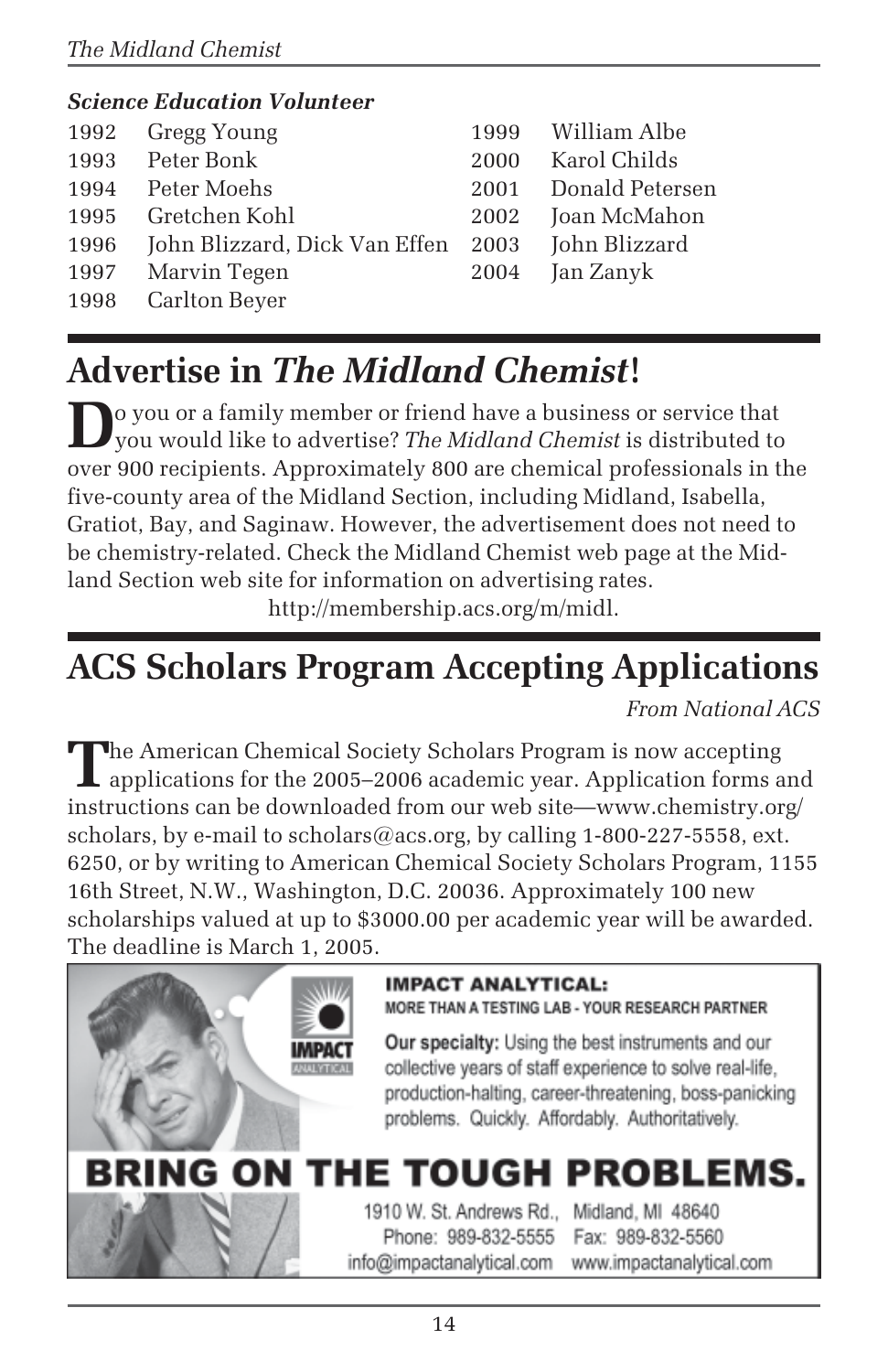### **Stipend Increase Impacts Project SEED**

#### *From National ACS*

**H**igh school students who participate in the Project SEED program (http://chemistry.org/education/seed.html) will now have a more financially rewarding summer in addition to their 8-week lab experience. The Committee on Project SEED approved a significant increase in the student stipends, after examining high school student summer employment wage options at fast food restaurants and retail stores. Starting in 2005, Summer I students will receive \$2,275 and Summer II students \$2,600, which represents a 30% increase over last year's stipend.

Project SEED is designed to ensure that students from economically disadvantaged backgrounds have opportunities to experience the challenges and rewards of the chemical sciences. The program now sponsors nearly 400 students annually in summer hands-on lab research guided by scientist-mentors all over the country, from labs at Memorial Sloan-Kettering in New York City to ChevronTexaco in Richmond, California.

Committee Chair, Mitchell Bruce, states "This outstanding program has impacted more than 7,000 students and their families over the past 36 years. The decision to raise SEED stipends has a significant effect on the program's ability to reach students with demanding financial imperatives. Our challenge in the years ahead is to continue to grow the program while remaining competitive with other options students may have for summer employment. I know we will be able to meet the challenge with the ongoing and increased support of our loyal ACS SEED Donors."

You can make a gift to Project SEED today. Visit ACS Giving http:// acs.org/gifts or call Mary Bet Dobson at 1-800-227-5558, x4094 for more information on how to make a gift or pledge.

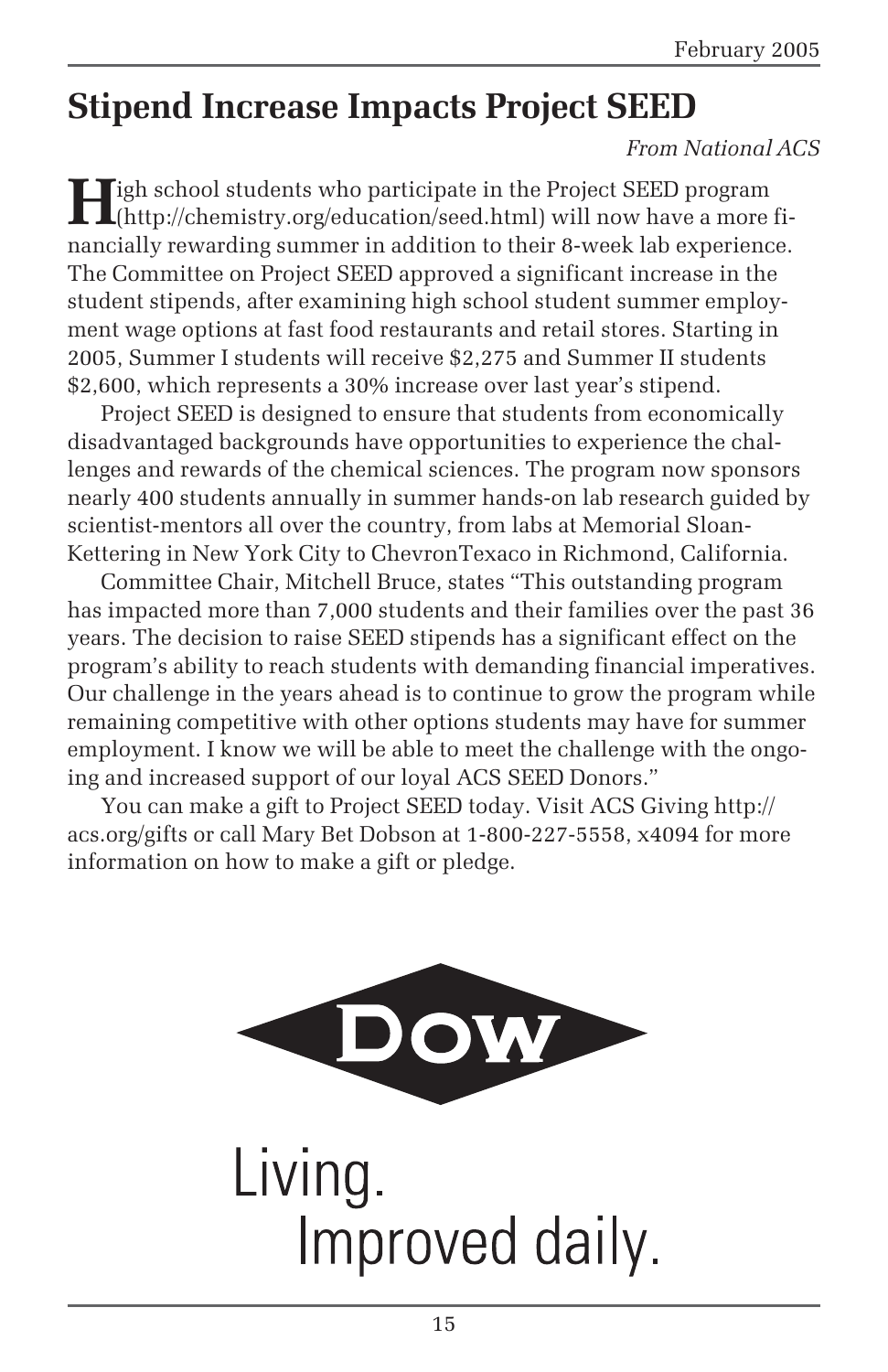

*Mrs. Elsa Overa, Director of Project S.O.A.R. (Student Outreach and Academic Reinforcement), Hispanic Education, Saginaw School District with some of her students attending the 17th Annual Sci-Fest on October 23, 2004. Thirty-four students from North, South, and Webber Middle Schools were able to engage in a hands-on science demonstration program focused on the interaction of chemistry and health. The trip was arranged by Lin Dorman, chair, Minority Affairs Committee.*

### *Correction to Vol. 41, No. 8, December 2004*

**T**erms shown for councilors and alternate councilors in the December<br>2004 issue of *The Midland Chemist* were incorrect. The correct information is:

Councilor Thomas H. Lane (2005–2007) Bob Howell (2003–2005) Alt. Councilor Gretchen Kohl (2005–2007) Angelo Cassar (2003–2005)



*Struggling with a crucial conference paper, presentation, thesis, or report? Need a manual for new equipment, a computer program, or a work process?*

*Editech is a full-service technical communication firm that specializes in chemistryrelated documentation. Contact us today!*

*Visit Editech at www.editech-mi.com or call (989) 832-7485.*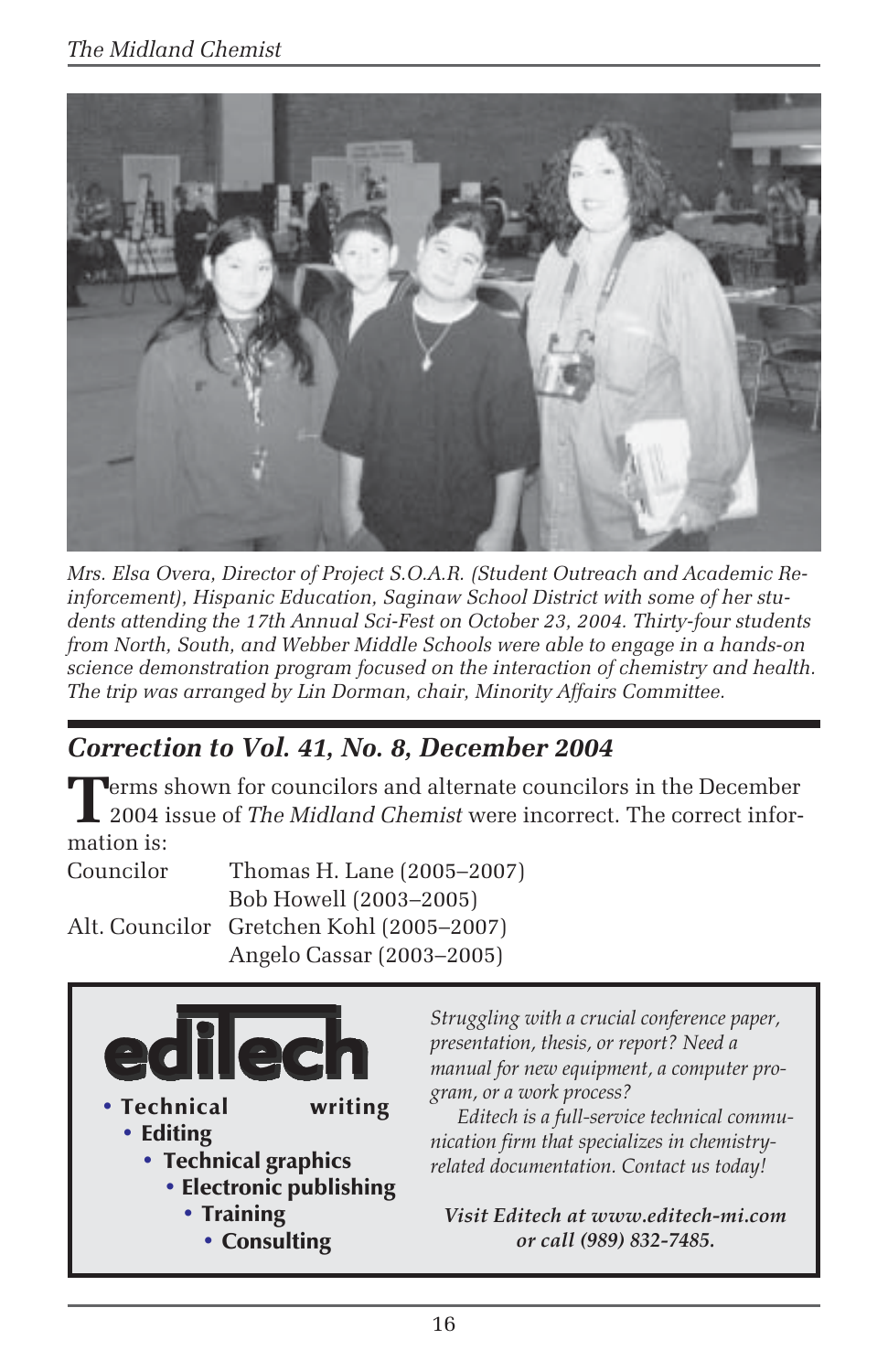# **In Past Issues of** *The Midland Chemist*

*By Wendell L. Dilling, Midland Section Historian*

- **40 Years Ago This Month**—Dr. Keith W. Michael, Dow Corning Corporation, will present the March seminar on the topic "Evidence for Siliconium Ion-Pairs: Selected Reactions of Optically Active *o*-Naphthylphenyl-methylchlorosilane" at the Dow Corning Cafeteria Conference Room on Monday, March 1, 1965, at 7:30 p.m.
- **30 Years Ago This Month**—In an article on "Chemistry at Alma College," Dr. Randolph Beaumont noted that the chemistry curriculum exceeds the standards set by the American Chemical Society for the B.S. degree in chemistry. In fact, in 1934 Alma College's Chemistry Department was one of the first in the State of Michigan to receive ACS approval.
- **20 Years Ago This Month**—During the past summer the Midland Section sponsored four area high school students. As Project SEED recipients, the students were awarded opportunities to spend ten weeks working in research laboratories at Central Michigan University and Saginaw Valley State College. George Eastland and Kenneth Magnell were the preceptors.
- **10 Years Ago This Month**—Wanted: ACS members to volunteer for demonstrations at the Hall of Ideas of the Midland Center for the Arts during Celebrate Science and Technology, April 17–21, 1995.

### **Important Dates on the ACS Midland Section Calendar**

| Jan. $31$ | Dr. Imad Mahawili, Grand Valley State University, "Alternative and<br>Renewable Energy Resources," CMU Lecture Series, Central Michigan<br>University, Dow 175, 4:00 p.m., reception preceding in Dow 264 at<br>3:30 p.m. (Choon Y. Lee, $leqc@cmich.edu$ , 989-774-3289; abstract<br>available on Midland Section web site) |
|-----------|------------------------------------------------------------------------------------------------------------------------------------------------------------------------------------------------------------------------------------------------------------------------------------------------------------------------------|
| Feb. 7    | John SantaLucia, Wayne State University, "Deciphering the DNA<br>Thermodynamic Code," CMU Lecture Series, Central Michigan Uni-<br>versity, Dow 175, 4:00 p.m., reception preceding in Dow 264 at 3:30<br>p.m. (Choon Y. Lee, lee1cy@cmich.edu, 989-774-3289)                                                                |
| Feb. 14   | Midland Section board meeting, Delta College Midland Center, 7:00<br>p.m., Room 10                                                                                                                                                                                                                                           |
|           | Mike Crowder, Miami University, "Probing the Structure and Func-<br>tion of Glyoxalase II in Hopes of Offering Novel Anti-tumor Agents,"<br>CMU Lecture Series, Central Michigan University, Dow 175, 4:00<br>p.m., reception preceding in Dow 264 at 3:30 p.m. (Choon Y. Lee,<br>lee1cy@cmich.edu, 989-774-3289)            |
| Feb. 21   | Jeff Coffer, Texas Christian University, CMU Lecture Series, check<br>Events page on Midland Section web site as more information be-<br>comes available                                                                                                                                                                     |